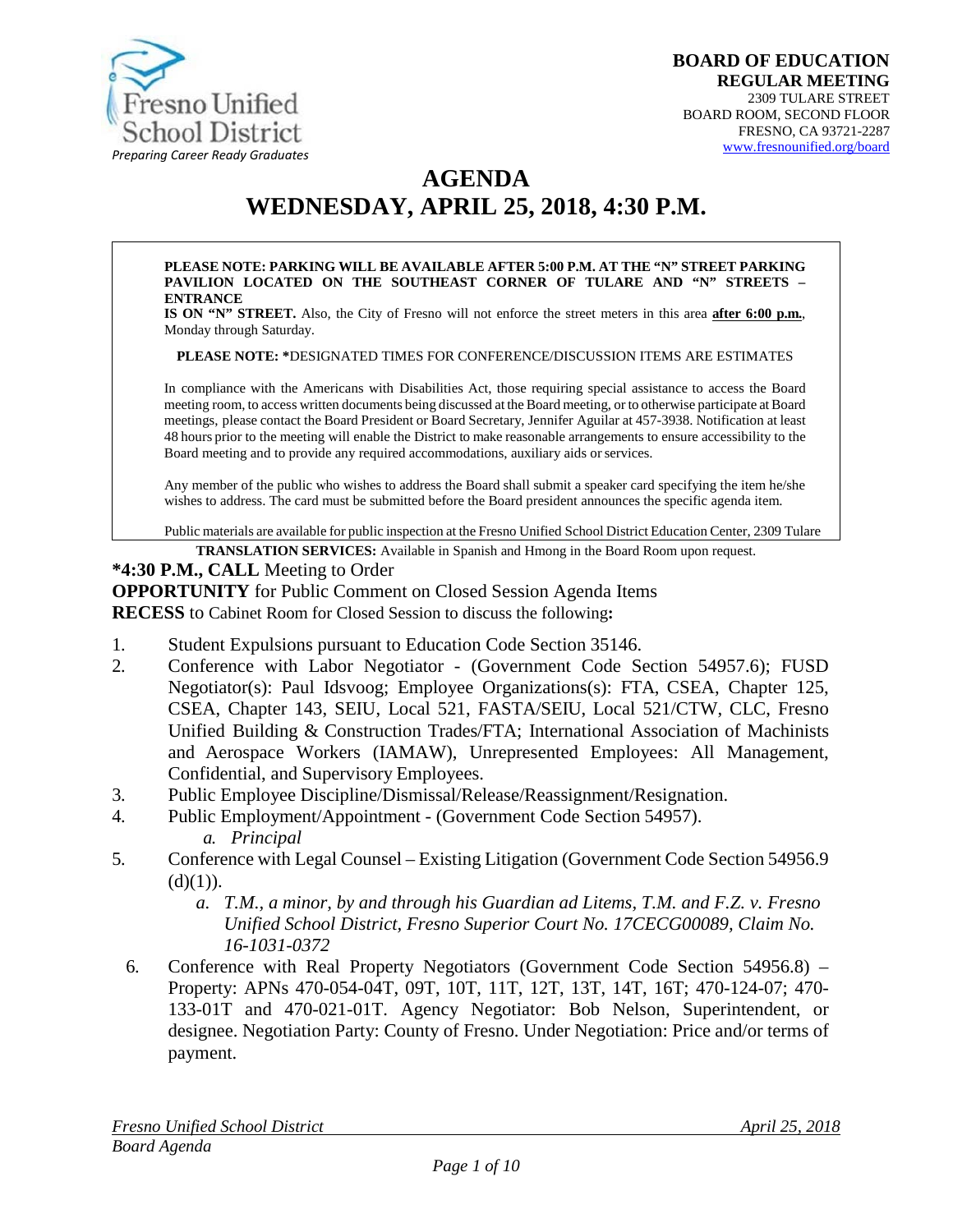- 7. Conference with Legal Counsel Anticipated/Pending/Threatened Litigation (Government Code Section 54956.9(d)(2)).
	- *a. Potential Case: One (1)*
	- *b. Wilma Owen v. Fresno Unified Workers' Compensation, Fresno Unified Case No. 2010-0015*

**6:00 P.M., RECONVENE** and report action taken during Closed Session, if any.

## **PLEDGE OF ALLEGIANCE**

Amelia Aguilar, a parent that has had a positive impact at Lane Elementary School will lead the flag salute.

## **HEAR Reports from Student Board Representatives**

An opportunity is provided to hear comments/reports from Student Board Representatives from Patiño High School. Contact person: Kim Mecum, telephone 457-3731.

## **ADOPT Resolution Proclaiming May 2018 Better Hearing and Speech Month**

Included in the Board binders is a resolution recognizing May 2018 as Better Hearing and Speech Month. Fresno Unified School District urges all schools and individual citizens to participate in Better Hearing and Speech Month in order to become better educated and join together in raising awareness and knowledge of communication disorders. The Superintendent recommends adoption. Fiscal impact: There is no fiscal impact to the district. Contact person Kim Mecum, telephone 457-3731.

## **ADOPT Resolution Proclaiming May 7-11, 2018 as Teacher/Substitute Teacher Appreciation Week**

Included in the Board binders is a resolution proclaiming May 7-11, 2018 as Teacher/ Substitute Teacher Appreciation Week. Fresno Unified teachers work collaboratively with the Board of Education, Superintendent, administrators and staff in support of the district's goals and core beliefs in increasing student achievement and preparing career ready graduates. The Superintendent recommends adoption. Fiscal impact: There is no fiscal impact to the district. Contact person: David Chavez, telephone 457-3566.

## **ADOPT Findings and Recommendations of the 2018 Choosing Our Future Report**

Included in the Board binders for the Board's consideration and adoption is a resolution to adopt findings and recommendations of the 2018 Choosing Our Future Report. GO Public Schools Fresno engaged more than 700 parents, teachers, principals and community members in the creation of the next iteration of Choosing Our Future (2018) to set a bold vision for our schools, to provide robust and transparent accountability, and to create policy recommendations that help move the district towards this vision, including:

- Redefining what success looks like in the  $21<sup>st</sup>$  century and commit to every child graduating prepared to succeed.
- Empowering students and educators with individualized data to ensure every child is making adequate annual progress toward graduating prepared to succeed.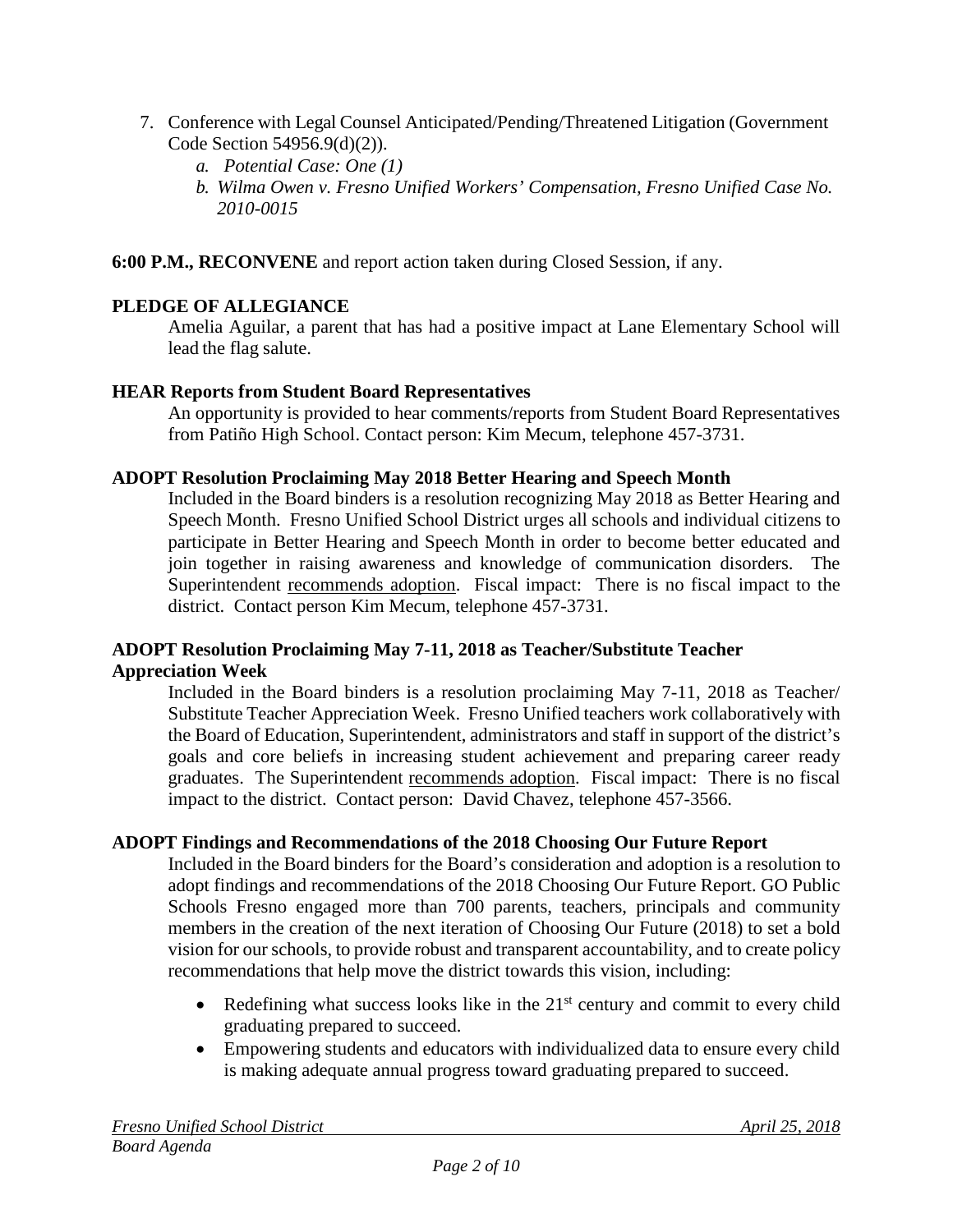• Creating an innovation zone to design and support transformational school models.

The Superintendent recommends adoption. Fiscal impact:There is no fiscal impact to the district at this time. Contact person: David Chavez, telephone 457-3566.

### **HEAR Report from Superintendent**

#### **OPPORTUNITY for Public Comment on Consent Agenda Items**

**ALL CONSENT AGENDA** items are considered to be routine bythe Board of Education and will be enacted by one motion. There will be no separate discussion of items unless a Board member so requests, in which event, the item(s) will be considered following approval of the Consent Agenda.

#### **A. CONSENT AGENDA**

#### **A-1, APPROVE Personnel List**

Included in the Board binders is the Personnel List, Appendix A, as submitted. The Superintendent recommends approval. Contact person: Paul Idsvoog, telephone 457- 3548.

#### **A-2, ADOPT Findings of Fact and Recommendations of District Administrative Board**

The Board of Education received and considered the Findings of Fact and Recommendations of District Administrative Panels resulting from hearings on expulsion and readmittance cases conducted during the period since the April 11, 2018 Regular Board meeting. The Superintendent recommends adoption. Contact person: Kim Mecum, telephone 457-3731.

#### **A-3, APPROVE Minutes from Prior Meetings**

Included in the Board binders are the draft minutes for the January 24, 2018 Regular Meeting and April 11, 2018 Regular Meeting. The Superintendent recommends approval. Contact person: Robert G. Nelson, telephone 457-3884.

#### **A-4, ADOPT Declaration of Need for Fully Qualified Educators**

Included in the Board binders is the 2018/19 Declaration of Need for Fully Qualified Educators. Annually, the District adopts the Declaration of Need for Fully Qualified Educators, which certifies that there may be an insufficient number of certificated persons who meet the District's specified employment criteria for the positions listed on the Declaration. The adoption of the Declaration is a prerequisite to the issuance of any limited assignment teaching permits or emergency permits in the event that shortages in certain subject areas occur (Title 5, California Code of Regulations, Section 80026). The Superintendent recommends adoption. Fiscal impact: There is no fiscal impact to the district. Contact person: Paul Idsvoog, telephone 457-3548.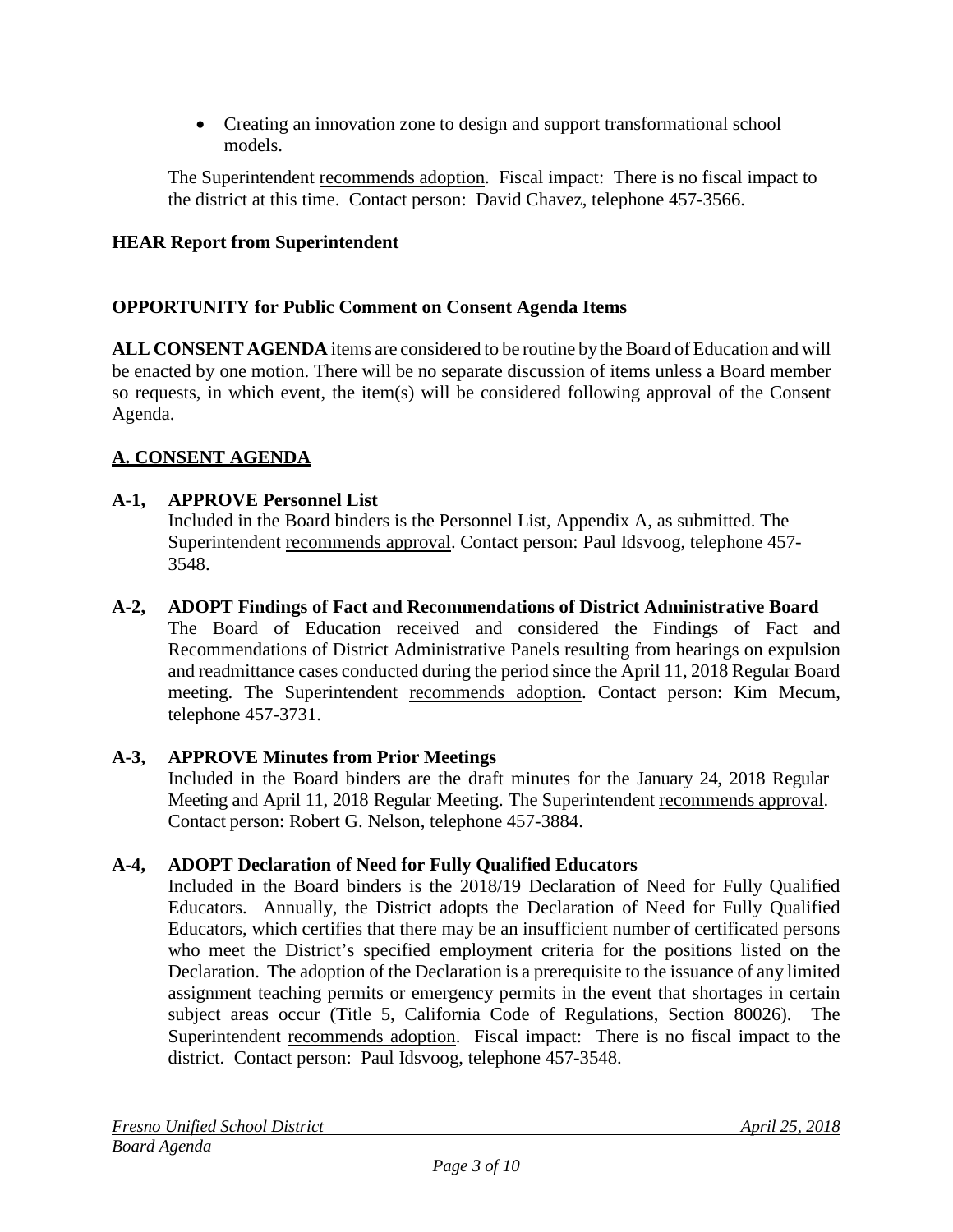### **A-5, ADOPT Waiver Request for Alvarina Medrano**

A waiver request for Alvarina Medrano to serve as a Special Education teacher. The waiver will cover the California Basic Educational Skills Test (CBEST). The Education Code 44225(m) allows the commission to grant waivers to fill unanticipated needs in an area deemed hard-to-fill. The Superintendent recommends adoption. Fiscal impact: There is no fiscal impact to the district. Contact person: Paul Idsvoog, telephone 457-3548.

#### **A-6, APPROVE Addendum to Agreement with Collaborative Learning Solutions**

The Department of Prevention and Intervention is requesting approval for an increase of \$36,000 to a previous Board approved agreement with Collaborative Learning Solutions. Upon approval, the district will provide additional social emotional learning sessions for teachers and leaders and continue the work in developing the discipline guidelines. The Superintendent recommends approval. Fiscal impact: Sufficient funds in the amount of \$36,000 are available in the Prevention & Intervention Safe and Civil budget. Contact person: Kim Mecum, telephone 457-3731.

#### **A-7, APPROVE State Center Adult Education Consortium Alternative District Representative for Remainder of 2017/18 Through 2019/20 Fiscal Year**

The approval of Patricia Jacobsen to serve as the official Alternative District Representative on the State Center Adult Education Consortium (SCAEC) Executive Board for the remainder of the 2017/18 fiscal year through 2018/19 fiscal year will allow the district to be represented by a vote if the designated SCAEC District Representative, Raine Bumatay, is not present. The Superintendent recommends approval. Fiscal impact: There is no fiscal impact to the district. Contact person: Kim Mecum, telephone 457- 3731.

#### **A-8, APPROVE Amendment to Independent Contractor Services Agreement with WestEd**

Included in the Board binders is the amended Independent Contractor Services Agreement with WestEd to establish a task force to help guide the African American Academic Acceleration Initiative.

In the process of due diligence for the original scope of work, WestEd identified systemic context, district conditions and initiative specific strengths and challenges that would affect successful implementation of the taskforce. As a result, to facilitate success outcomes of the taskforce and the initiative, WestEd has provided structured collaborative coaching, facilitative processes and solution sets to build on strengths and address challenges. The additional funding will be used for continued development of the taskforce plans and WestEd facilitation of the taskforce, in conjunction with the Executive Director. The taskforce is expected to launch in May 2018. The Superintendent recommends approval. Fiscal impact: Sufficient funds in the amount of \$36,000 are available in the African American Academic Acceleration Office budget. The amended total WestEd contract for the African American Acceleration department will be \$96,000, bringing the total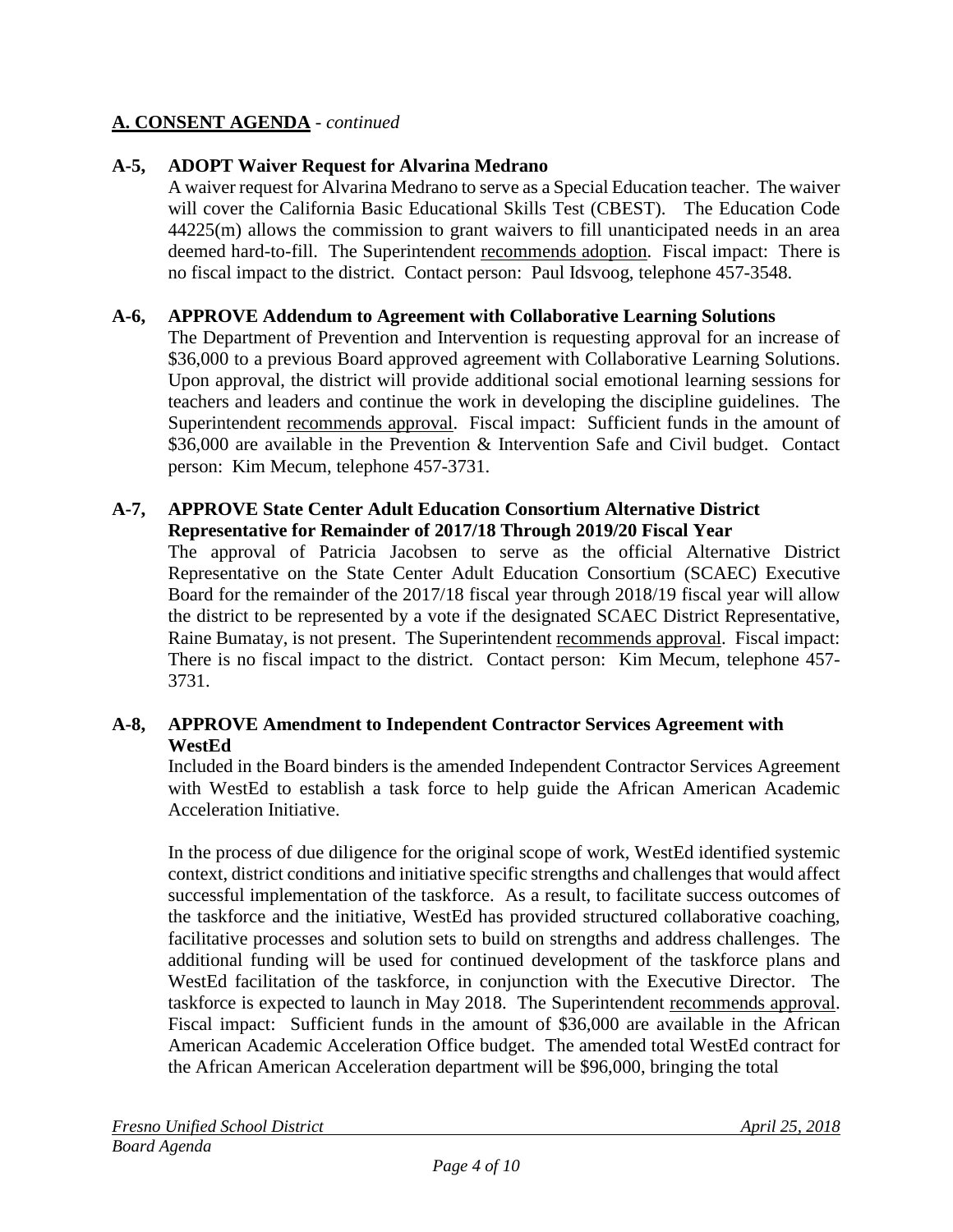contracted amount with WestEd to \$376,000. Contact person: Wendy McCulley, telephone 457-3749.

#### **A-9, APPROVE Appointment to Citizens' Bond Oversight Committee**

It is recommended the Board approve the re-appointment of Michael Lopez to the Citizens' Bond Oversight Committee (CBOC). Mr. Lopez has served previously and is nominated for re-appointment by Board President Jonasson Rosas. Mr. Lopez is Business Representative for Sheet Metal Workers Local Union No. 104. He is a resident of Fresno Unified School District, and is not a vendor, contractor, consultant, employee or official of the district. The role of the CBOC is "*to ensure that bond proceeds are expended only for the purposes set forth in the ballot measures."* The Superintendent recommends approval. Fiscal impact: There is no fiscal impact to the district. Contact person: Karin Temple, telephone 457-3134.

#### **A-10, APPROVE Award of Bid 18-23 Sections A-C, Exterior Painting at Various School Sites**

Included in the Board binders is information on Bid 18-23, consisting of three bid sections, for exterior painting at ten elementary schools this summer.

Staff recommends award to the lowest responsive, responsible bidders:

| Sec. A Jackson, Lincoln, Sunset | Black & White Painting Inc Canoga Park \$158,700 |  |
|---------------------------------|--------------------------------------------------|--|

- Sec. B Manchester, Pyle, Robinson Black & White Painting Inc Canoga Park \$178,700
- Sec. C Del Mar, Figarden, Holland, Roeding H.B. Restoration Inc. Rio Linda \$282,001

The Superintendent recommends approval. Fiscal impact:\$460,701 is available in Community Redevelopment funds, and \$158,700 in the Measure X Fund. Contact person: Karin Temple, telephone 457-3134.

#### **A-11, APPROVE Award of Bid 18-25, Roosevelt High School Construction of New Aquatic Center**

Included in the Board binders is information on Bid 18-25, for construction of the new aquatic center at Roosevelt High School. The project is comprised of a 35-meter competition pool for swimming, diving, and water polo; a shallow section to accommodate teaching and community use; a team/locker building with coach's office and concession room; mechanical building with storage and office space; bleachers including a shade structure; and related site work.

Staff recommends award to the lowest responsive, responsible bidder:

Mark Wilson Construction, Inc. (Fresno, California) \$6,005,832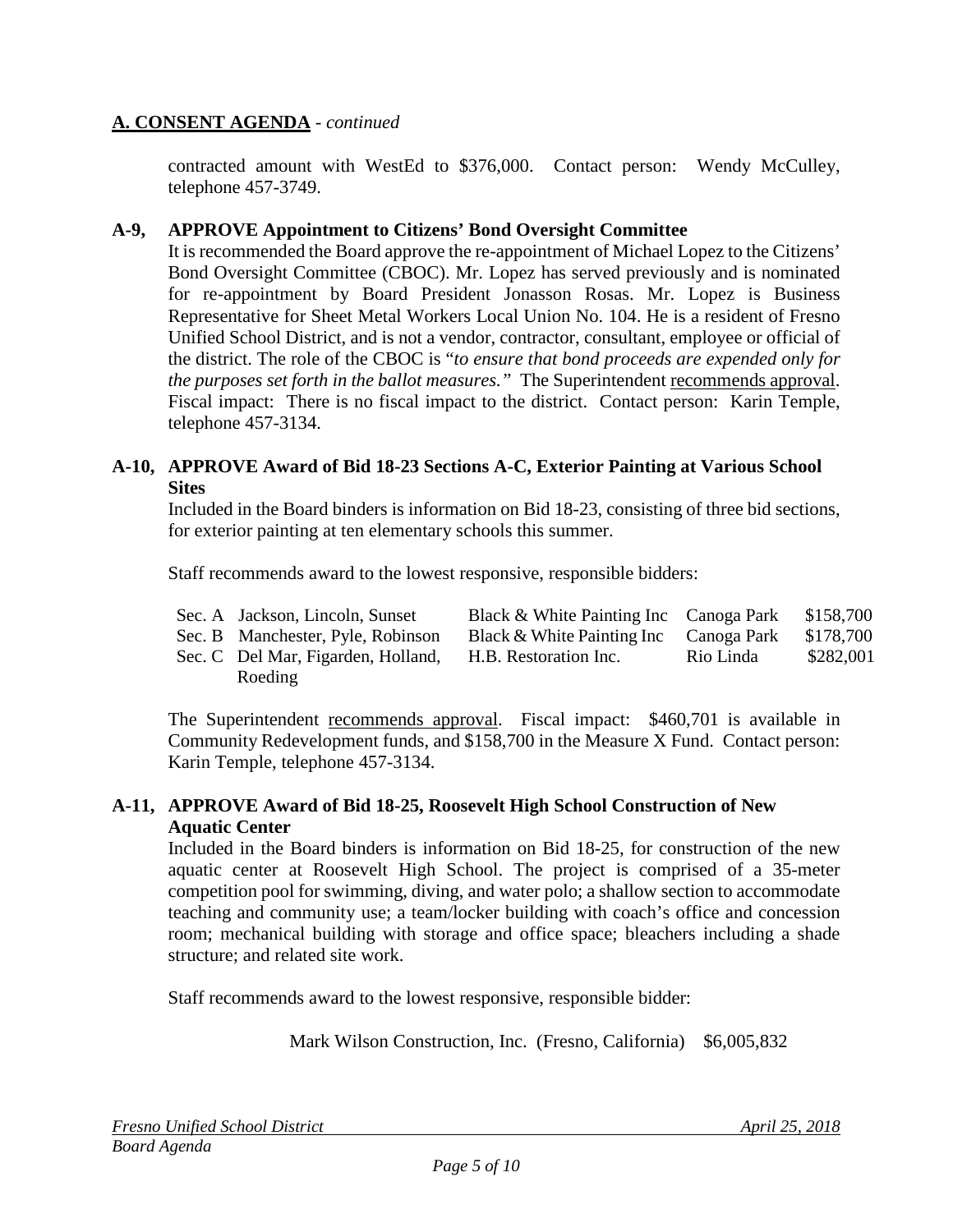The Superintendent recommends approval. Fiscal impact:\$6,005,832 is available in the General Fund. Contact person: Karin Temple, telephone 457-3134.

#### **A-12, APPROVE Award of Bid 18-26, Balderas, Centennial and Leavenworth Elementary Schools, and Edison High School, Portable Classrooms Relocation and Infrastructure**

Included in the Board Binders is information on Bid 18-26, for installation of portable classrooms at Balderas (one), Centennial (one), Leavenworth (two) Elementary Schools; and Edison High School (two); and infrastructure including site work and utility connections. The portable classrooms are needed to accommodate projected enrollment and reduced staffing ratios.

Staff recommends award to the lowest responsive, responsible bidder:

Davis Moreno Construction, Inc. (Fresno, California) \$1,387,001

The Superintendent recommends approval. Fiscal impact: \$1,387,001 is available in the General Fund. Contact person: Karin Temple, telephone 457-3134.

### **A-13, APPROVE Award of Bid 18-29, Heaton Elementary School and Fresno High School Energy Management System Replacement**

Included in the Board binders is information on Bid 18-29, to replace the energy management system for the entire site at Heaton Elementary School, and for the North Academic and South Academic buildings at Fresno High School. Energy management systems monitor, control, and optimize utility system performance. The systems need to be replaced due to age, condition, and lack of reliability.

Staff recommends award to the lowest responsive, responsible bidder:

New England Sheet Metal and Mechanical Co. (Fresno, California) \$833,700

The Superintendent recommends approval. Fiscal impact: \$833,700 is available in the Measure X Fund; \$141,000 will be reimbursed to the district by PG&E through rebates and incentives. Contact person: Karin Temple, telephone 457-3134.

#### **A-14, RATIFY Grant Application to the California Department of Education for the Learning Communities for School Success Program**

Ratification is requested for a grant application to the California Department of Education for the Learning Communities for School Success Program (LCSSP). The goals of the LCSSP are to support evidence-based, non-punitive programs and practices designed to keep the most vulnerable pupils in school. The Superintendent recommends ratification. Fiscal impact: The total grant amount requested was \$1,226,512. Contact person: Kim Mecum, telephone 457-3731.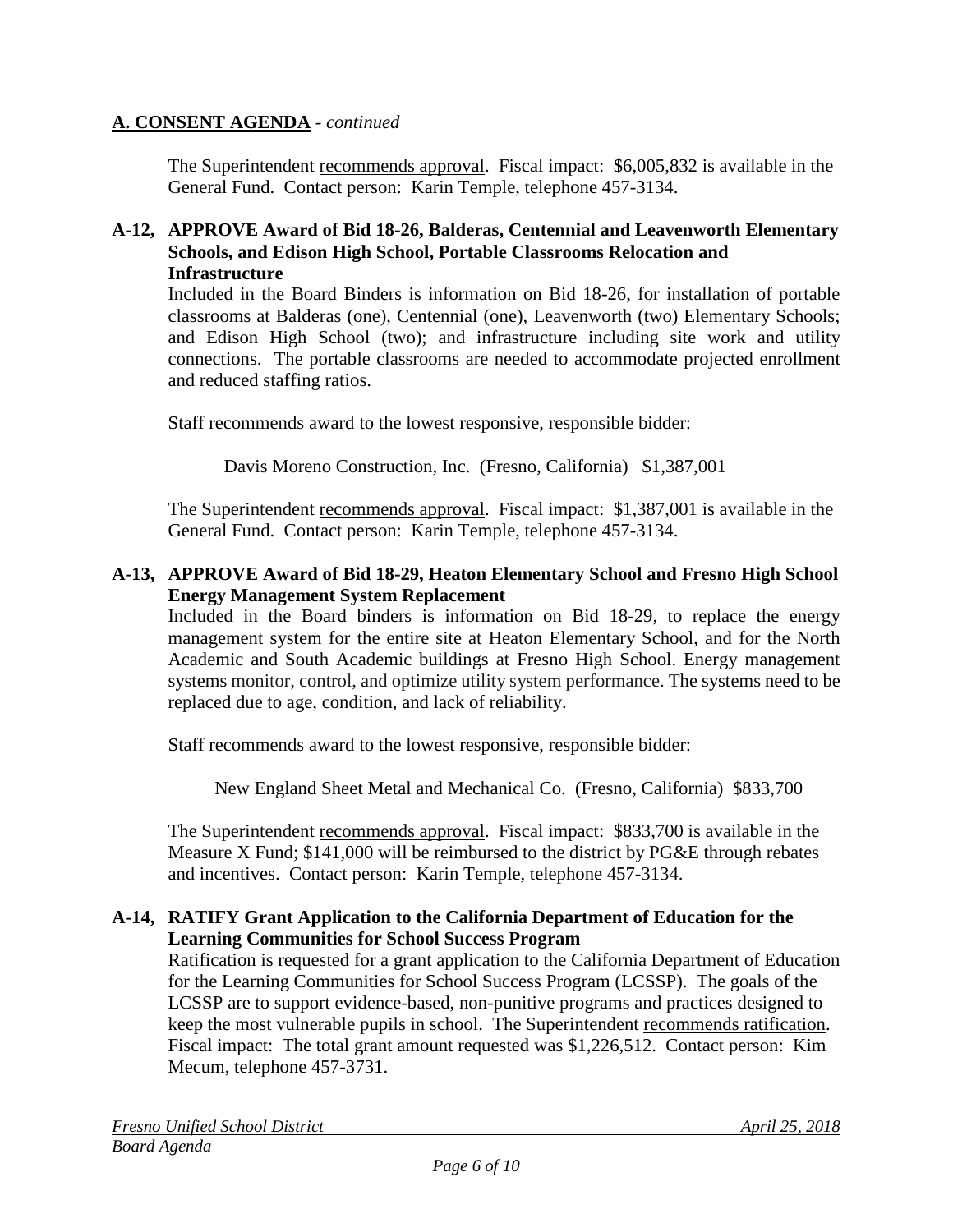#### **A-15, RATIFY Independent Contractor Services Agreement with Springboard Collaborative**

Springboard Summer is an intensive 5-week summer program that combines daily reading instruction for Pre-K through 3rd graders; weekly workshops training parents to teach reading at home; a rigorous coaching cycle for teachers; and an incentive structure that awards learning tools to families in proportion to student reading gains.

This summer, Springboard comes to Fresno Unified to serve 210 elementary scholars and their families. Additionally, Springboard will share its curriculum and program model with leaders from Baird Middle School, who will modify it to be more appropriate for an older student population. Baird's summer pilot will serve an additional 210 middle school students on its campus, using Springboard as its template. The Superintendent recommends approval. Fiscal impact: Sufficient funds in the amount of \$106,250 are available in the African American Academic Acceleration Office budget. Contact person: Wendy McCulley, telephone 457-3749.

#### **A-16, RATIFY Change Order for the Project Listed Below**

Included in the Board binders is information on a Change Order for the following project:

Bid 18-02, Adult Transition Program Modernization Project Change Order 2: \$6,990

The Superintendent recommends ratification. Fiscal impact: \$6,990 is available in the Measure Q Fund. Contact person: Karin Temple, telephone 457-3134.

#### **A-17, RATIFIY Purchase Orders from February 1, 2018 through February 28, 2018, and Zero Dollar Contracts**

Included in the Board binders is information on purchase orders issued from February 1, 2018 through February 28, 2018. Purchase orders for \$10,000 or more are presented first, followed by purchase orders for less than \$10,000. A list of purchase orders issued for Associated Student Body (ASB) accounts is also provided. Also attached and included for ratification is a list of zero dollar contracts that specify terms but where no funds will be exchanged between Fresno Unified and other entities. The contracts are available for review in the Board Office. The Superintendent recommends ratification. Fiscal impact: Funding is noted on the attached pages. Contact person: Karin Temple, telephone 457- 3134.

#### **END OF CONSENT AGENDA (ROLL CALL VOTE)**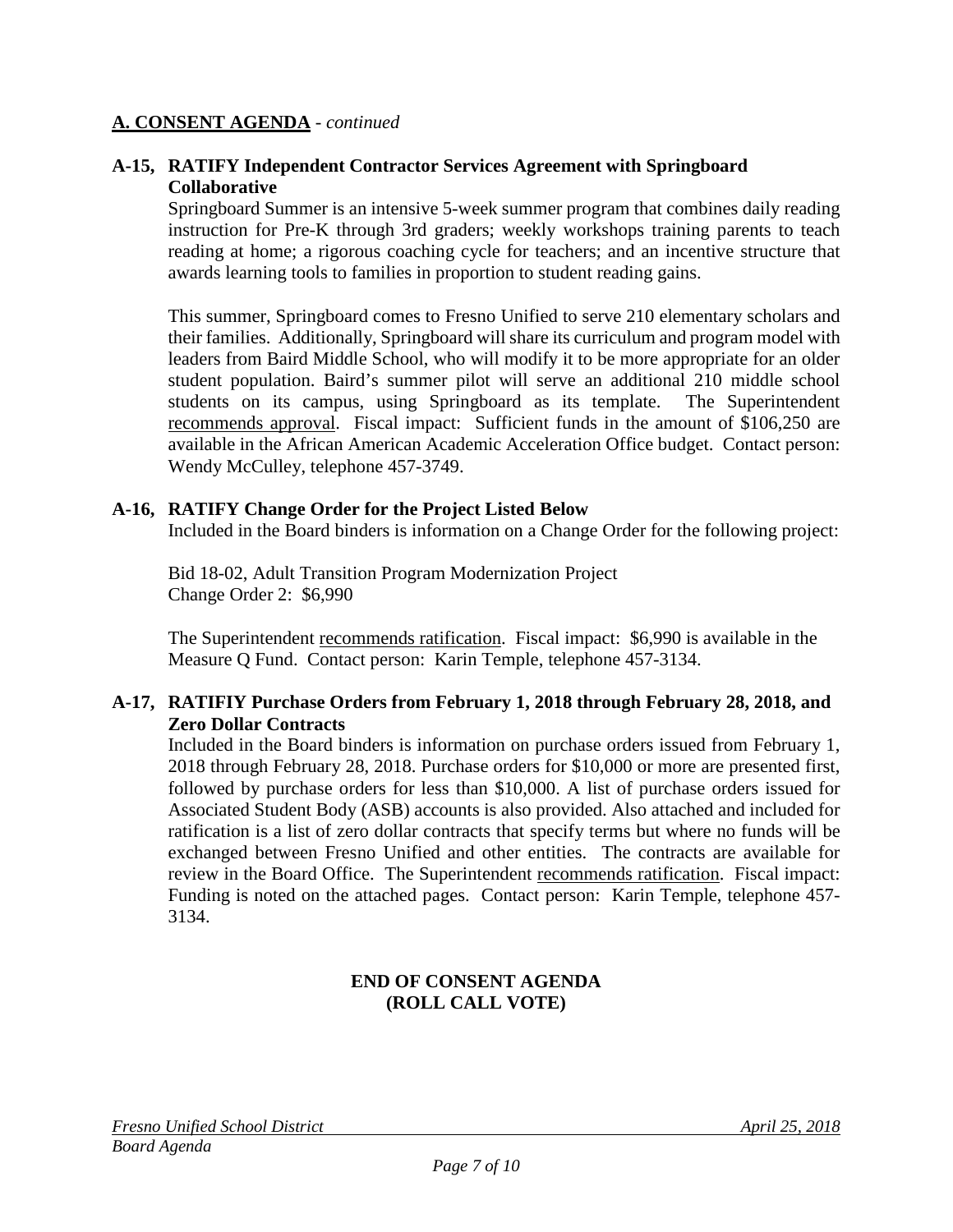## **UNSCHEDULED ORAL COMMUNICATIONS**

Individuals who wish to address the Board on topics within the Board's subject matter jurisdiction, but **not** listed on this agenda may do so at this time. If you wish to address the Board on a specific item that is listed on the agenda, you should do so when that specific item is called.

While all time limitations are at the discretion of the Board President, generally members of the public will be limited to a maximum of three (3) minutes per speaker for a total of thirty (30) minutes of public comment as designated on this agenda. Any individual who has not had an opportunity to address the Board during this initial thirty (30) minute period may do so at the end of the meeting after the Board has addressed all remaining items on this agenda. Without taking action and only as expressly permitted by Board Bylaw 9323, Board members may ask questions, make brief announcements, or provide a brief response to statements presented by the public about topics raised in unscheduled oral communications. Board members must be recognized by the President in order to speak and will generally be limited to no more than one (1) minute each for this purpose. The Board President shall have the discretion to further limit Board members' opportunity to speak on topics raised in unscheduled oral communications to ensure the orderly and efficient conduct of District business.

Members of the public with questions on school district issues may submit them in writing. The Board will automatically refer to the Superintendent any formal requests that are brought before them at this time. The appropriate staff member will furnish answers to questions.

## **B. CONFERENCE/DISCUSSION AGENDA**

## **P.M.**

### **B-18, PRESENT an Overview on the Kepler Neighborhood Charter School and Charter Renewal Process**

Staff will provide an overview of the Kepler Neighborhood Charter School and charter renewal process. Fiscal impact: There is no fiscal impact to the district. Contact person: Kim Mecum, telephone 457-3731.

## **P.M.**

## **B-19, HOLD a PUBLIC HEARING in the Matter of the Kepler Neighborhood School Renewal Petition**

Available in the Board Office is a copy of the Kepler Neighborhood School (Kepler) renewal petition delivered to the district seeking authorization to operate July 1, 2018 through June 30, 2023. Kepler is currently serving approximately 462 students in grades kindergarten through eight. The school is located at 1462 Broadway Street in Fresno. Fiscal impact: The estimated fiscal impact for year one is \$3,288,891. Contact person: Kim Mecum, telephone 457-3731.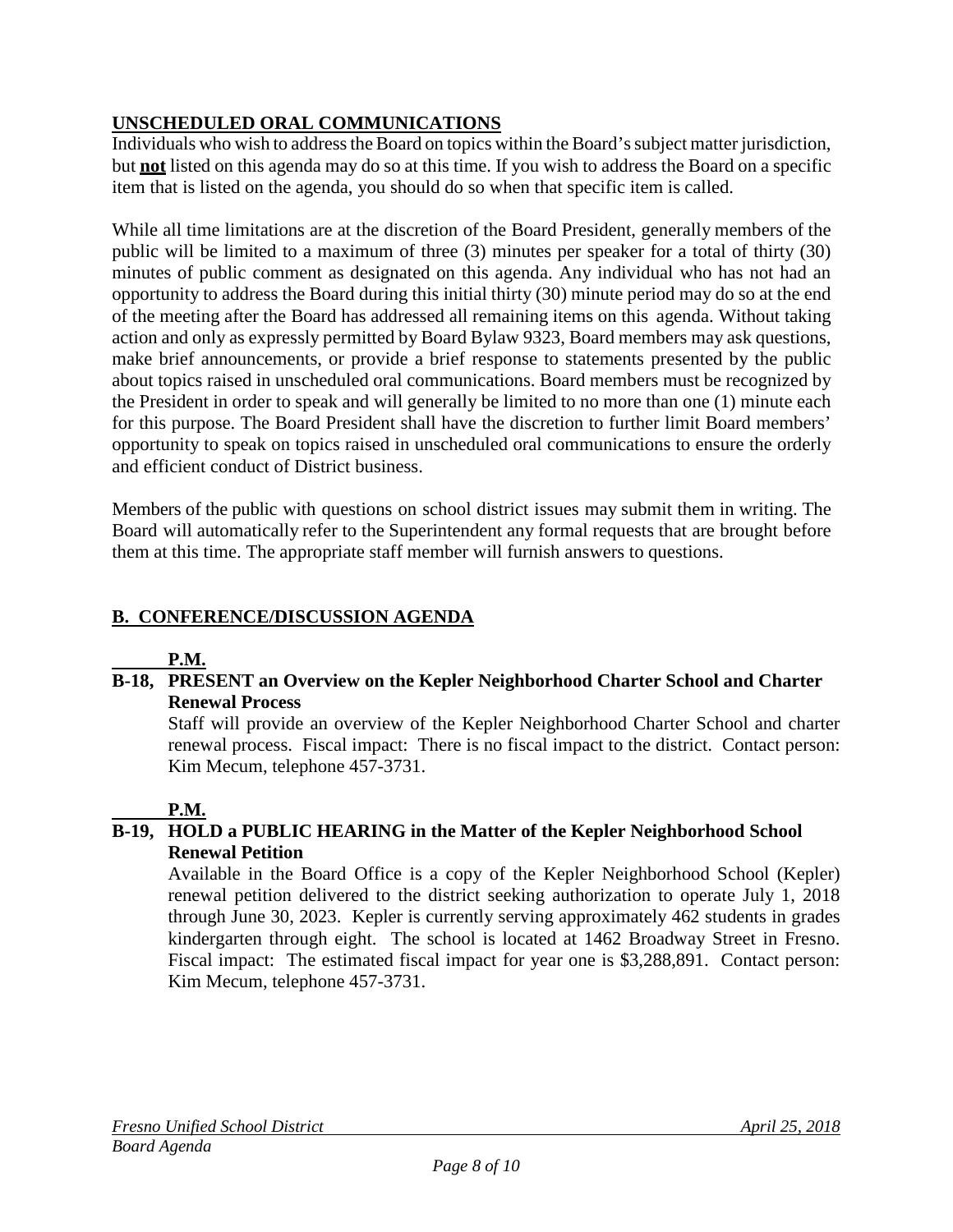### **B. CONFERENCE/DISCUSSION AGENDA** - *continued*

### **P.M.**

## **B-20, PRESENT and DISCUSS the 2018/19 Strategic Budget Development**

The 2018/19 Governor's Proposed Budget was released on January 10, 2018. The Board of Education has discussed the Governor's proposal and the potential impacts on Fresno Unified, as well as the strategic budget development process, at the following Board of Education meetings:

- January 24, 2018 March 7, 2018
- February 7, 2018 March 21, 2018
- February 21, 2018 April 11, 2018
- 
- -

On April 25, 2018, staff and the Board will continue budget development discussions. Fiscal impact: Not available at this time. Contact person: Ruth F. Quinto, telephone 457-6226.

#### **P.M.**

**B-21, ADOPT Resolution 17-45, Providing For Issuance and Sale of General Obligation Bonds, Election of 2016 (Measure X), Series A, in the Aggregate Principal Amount of Not to Exceed \$60,000,000 and Authorizing the Execution and Delivery of Documents and Actions in Connection Therewith**

Included in the Board binders and recommended for adoption is Resolution 17-45, which provides for the issuance and sale of General Obligation Bonds, Election of 2016 (Measure X), Series A, in the aggregate principal amount of not to exceed \$60,000,000. The Bonds will be issued under Bond Law to provide funds to finance educational facility improvements for which the General Obligation Bonds have been authorized under the Bond Measure. Resolution 17-45 authorizes bonds that allow for the compounding of interest. Projects planned to be supported by this initial Measure X issuance are listed in the information provided in the Board binders. Measure X funds will be utilized to leverage State funding when possible to maximize the district's investment. The Superintendent recommends adoption. Fiscal impact: Funding source is Measure X as approved by the voter electorate in November 2016. Contact person: Karin Temple, telephone 457-3134.